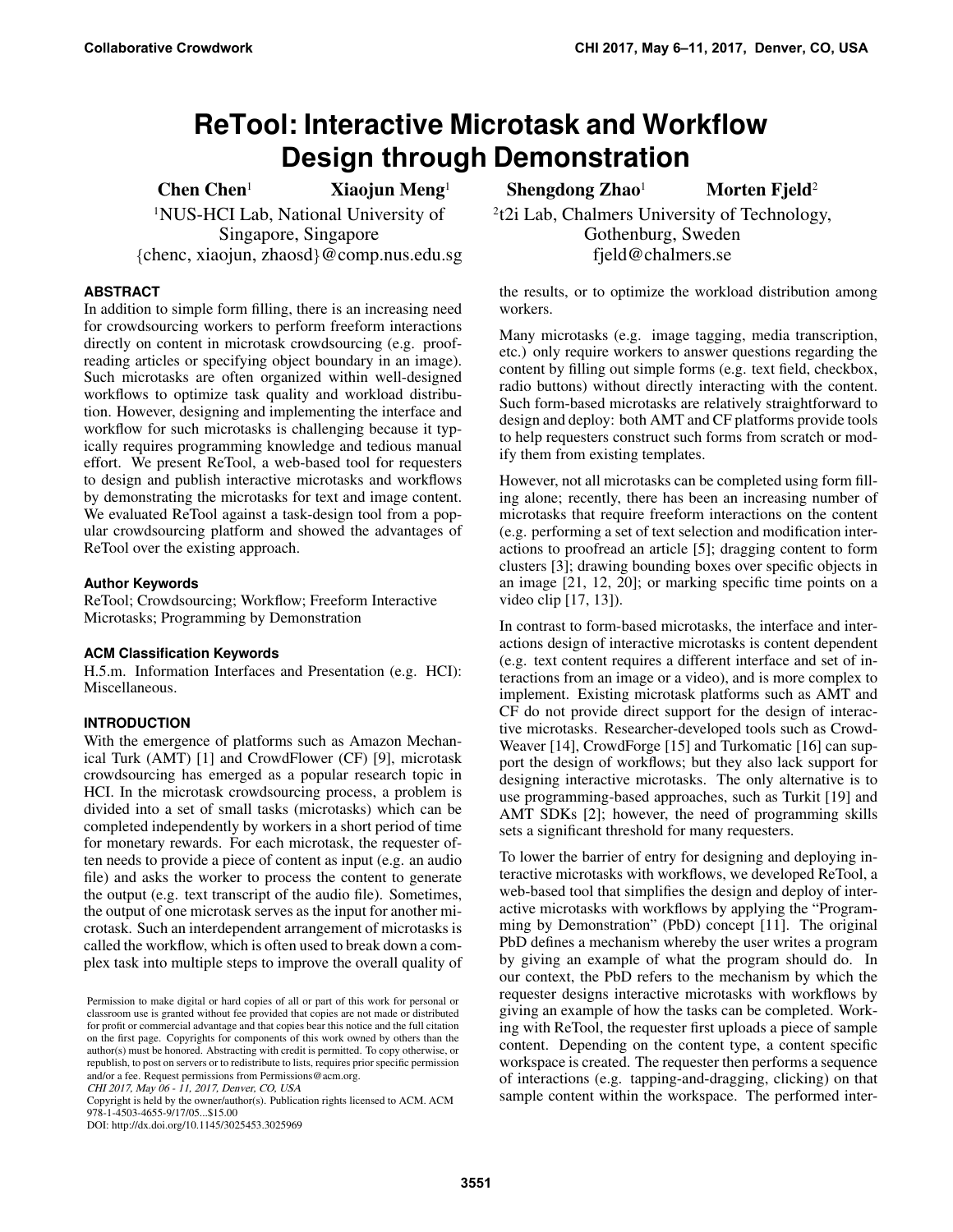

Figure 1. The flow of ReTool to create interactive microtasks with a workflow.

actions are recorded and analyzed to generate the interactive microtasks with workflows. As a proof of concept, ReTool first provides support to design text and image based interactive microtasks with workflows, but the approach can easily be extended to other types of content such as audio and video.

The contributions of this paper are as follows:

- 1. A new crowdsourcing microtask design approach which adopts the concept of "Programming by Demonstration".
- 2. A functional prototype of the proposed approach, where "Programming by Demonstration" can happen.
- 3. An empirical experiment that demonstrates the capability and usability of the proposed approach in creating interactive microtasks with workflows.

#### **USAGE SCENARIO**

John photographs his family's meals as a way to log their life. He has a great deal of dietary imagery and now he wants to know whether his family members are eating healthily. Since the workload of identifying each food item in each image is quite high, John decides to seek help from crowdsourcing. He wants the crowd to describe each individual food item in an image instead of describing the image as a whole. Thus he requires workers to firstly crop out each food item in an image and then describe the cropped item.

John creates a new project, and follows ReTool's instructions to upload a sample of content (a dietary image) to the project. ReTool generates an image specific workspace for John's project as shown at the top of Figure [1\(](#page-1-0)a). The interface of the workspace has two main components. The left side is an option panel with "Draw Options" to customize the annotations drawn on images (such as annotation shape, stroke size and color), "Add Questions" to add common form elements (such as multiple choice and text field) to support the design of form-based microtasks, and "Delete" to delete <span id="page-1-0"></span>the content. The right side is the content panel containing the uploaded image, where John can demonstrate microtasks.

To demonstrate the microtasks for his project, John firstly selects a region covering a food item on the image as step 1 in Figure [1.](#page-1-0) Upon the release of the mouse button, ReTool brings up a popup menu to ask John whether he wants to crop the image or to draw a rectangle as step 2 in Figure [1.](#page-1-0) John chooses the "Crop" option, and sees a new panel generated containing the selected area of the image. He selects the "Add Text Field" from the bottom option set to add a text input field for the new panel, which will be placed under the cropped image as step 3 in Figure [1.](#page-1-0)

Once he clicks "Next", ReTool processes John's interactions and generates a preview of the interface of two microtasks as shown in Figure [1\(](#page-1-0)b). One microtasks asks workers to select an area to be cropped from the image, and the other asks workers to input a description of the cropped area. On the preview interface, John can define the number of workers associated with each microtask, add verification tasks, set the instruction for each microtask and modify the question for the input field as steps 4, 5 and 6 in Figure [1.](#page-1-0) Based on his input as shown in Figure [1\(](#page-1-0)b), ReTool generates two interdependent microtasks for each image: two workers are going to input descriptions for each of the four cropping results of the original image. After John is satisfied with the microtask and workflow, he proceeds to the next step and ReTool directs him to upload all the dietary images to the project. Finally, a URL is generated for John to deploy the task online.

As illustrated in this scenario, requesters can perform the following operations in the task demonstration workspace. *(1) Perform interactions.* A requester demonstrates the interaction (e.g. clicking, selection, or highlighting) on the content panel. *(2) Disambiguate intention.* As the same interaction may have different intentions, (e.g. selecting a region of an image could mean to either crop or annotate), a popup menu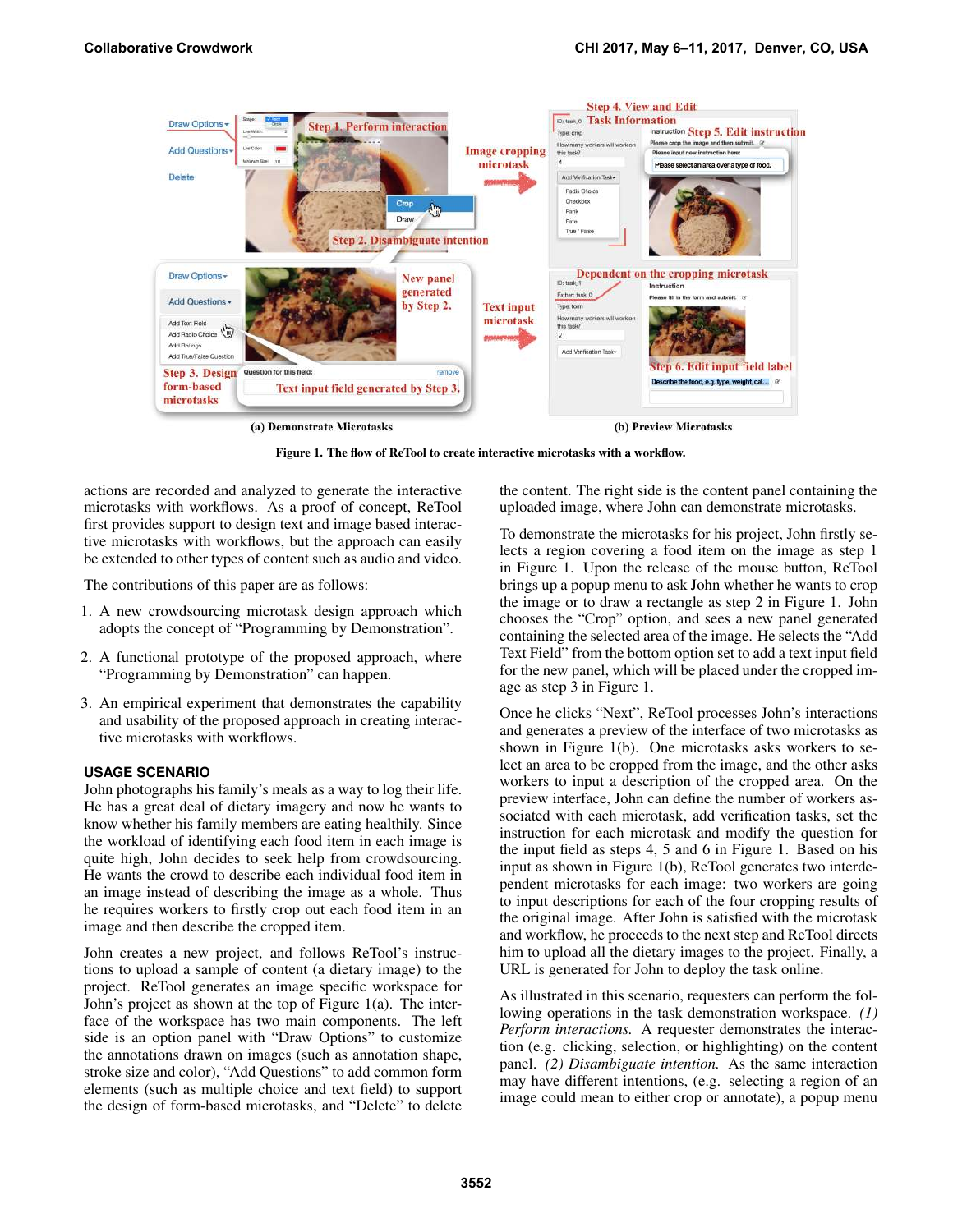| Supported content types and interactions                  |                                                |
|-----------------------------------------------------------|------------------------------------------------|
| Text                                                      | Editing (modification), selection (extraction) |
|                                                           | Image   Selection (annotation, cropping)       |
| <b>Supported form elements</b>                            |                                                |
| text field, multiple choice, ratings, true/false question |                                                |
|                                                           |                                                |

Table 1. Content types, interactions and form elements currently supported by ReTool.

with the possible intentions will appear after an interaction to seek clarification. *(3) Set properties.* Sometimes the requester may have a specific requirement on the appearance or format for the annotation added to the content. To satisfy this need, a set of "Draw Opitons" is provided to allow adjustments. *(4) Add form-based elements.* ReTool also provides support for designing *form-based microtasks*, where the requester can simply insert form elements from the option list. The interactions and form elements ReTool currently supports are shown in Table [1.](#page-2-0)

# **RETOOL IMPLEMENTATION**

ReTool is developed to work as a crowdsourcing platform including: (1) creating crowdsourcing projects; (2) designing microtasks and workflows; (3) previewing and adding verification tasks; and (4) publishing tasks. The first step is straightforward, so we will focus on describing the implementation of steps 2, 3 and 4 below.

#### **Microtask and Workflow Generation**

We identified the four basic types of crowdsourcing workflows as shown in Figure [2:](#page-2-1) (1) Parallel - multiple workers work on microtask A [\[6,](#page-4-4) [22,](#page-5-11) [10,](#page-5-12) [17\]](#page-5-4); (2) Sequential - microtask B depends on results of microtask A [\[5,](#page-4-1) [13,](#page-5-5) [12,](#page-5-2) [8\]](#page-4-5); (3) Conditional - if a condition is true do microtask A, otherwise do microtask B [\[7\]](#page-4-6); (4) Looping - do microtask A until a condition is true [\[4\]](#page-4-7). The four workflows can be nested to form complex workflows (e.g. [\[21\]](#page-5-1) uses nested conditional and looping workflow; [\[20\]](#page-5-3) and [\[3\]](#page-4-2) use nested sequential and looping workflow). Parallel workflow is the simplest type since the tasks involved have no dependency on one another. Sequential workflow is described below. Conditional and looping workflows are described in the next subsection.

Supporting workflow design involves a key challenge of how to conceal the complexity of workflow design from requesters, as we want them to focus on demonstrating tasks in-



<span id="page-2-1"></span>

<span id="page-2-0"></span>stead of thinking about workflow design. This means ReTool needs to be able to appropriately translate user interactions into one or more microtasks with their workflows. While generating sequential workflow, ReTool makes two observations: (1) whether an interaction generates a new piece of content and (2) whether the requester performs a subsequent interaction on the newly generated content. If both occur, a sequential workflow is designed. For example, a cropping interaction on an image or an extraction from a piece of text will result in a new image/text segment. Performing interactions on the new image/text segment or adding some forms to the new segment will result in a new microtask which depends on the previous cropping or extraction microtask. Thus, sequential workflow is generated and the newly generated microtask will be regarded as a descendant of the previous one.

To generate the final workflow, ReTool also deals with two more conditions: (1) If the requester erroneously performs an interaction which generates a new piece of content, s/he can delete the new content by clicking the "Delete" button in the option panel. With this operation, all other descendant content will also be deleted, and the workflows related to the deleted content will not be generated. (2) The requester may repeatedly perform the same interaction and intention on a piece of content (e.g. annotating or cropping multiple regions). In this case, such interactions will be merged and generate only one microtask for multiple workers to work on.

#### **Previewing Microtask Interface & Workflow**

In this step, the requester can preview the interface and workflow of microtasks generated in the second step, and edit the instructions for the microtasks and other properties (e.g. worker number). The requester can also add verification tasks and add an advanced workflow at this step.

*Verification Task Generation*. Verification tasks can be inserted after a normal microtask to verify its results. A verification task selects the best result or checks the correctness of a result but will not change the result's content, thus will not break the original workflow. ReTool currently supports five basic types of verification tasks: radio button choice, checkbox, rating, ranking, and the true/false question.

*Conditional and Looping Workflows Generation*. True/false verification can also be used to create advanced workflows: conditional and looping workflows. The true/false question can be regarded as a condition controller. In configuring a true/false verification task, the requester can decide whether s/he wants an ancestral microtask of the verification task to be re-performed if the "false" condition is chosen. For example, in the usage scenario described previously, John can add a true/false question to verify whether the cropped part is a valid object and add another true/false question to verify the tags; then choose to recreate the cropping or tagging microtasks respectively if the verified result is false.

#### **Publishing Microtasks**

After previewing, the requester can upload the collection of content to be crowdsourced. Some microtasks are created immediately; others will be created after their parent tasks are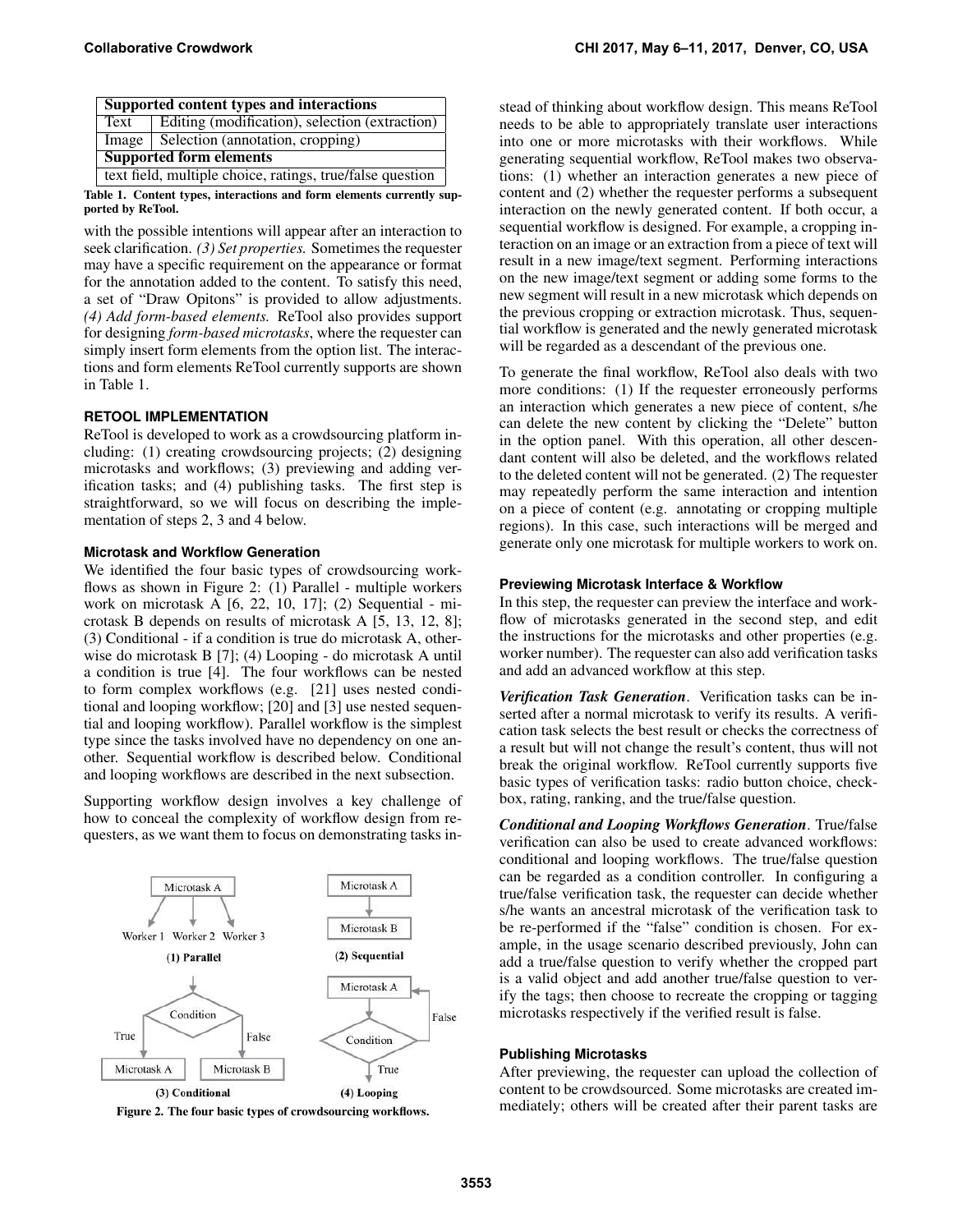

<span id="page-3-0"></span>Figure 3. The three types of tasks to be designed (I: input; O: output).

completed by one or more workers. All uncompleted microtasks of the same project are maintained in a FIFO (first in, first out) queue and a common URL will be generated to access the queue. A worker will be assigned with an available microtask through the URL from crowdsourcing marketplaces or social network platforms. The results of the worker will be recorded in ReTool. By now, ReTool can support the entire process from designing, publishing, to gathering results.

# **EVALUATION**

ReTool is designed to lower the entry barrier for requesters to design and deploy interactive microtasks with workflows. We are interested to know: (1) Can requesters without programming knowledge use ReTool to complete interactive microtasks with workflows design? (2) Does ReTool make the job easier for requesters with programming knowledge? With these goals in mind, we conducted a user study to find out how potential requesters with varying programming skills use ReTool to design a number of different interactive microtasks with workflows. To get a sense of how it compares with existing approaches, we also included a lower bound baseline, Amazon Mechanical Turk, as an alternative approach in the study.

*Participants.* 14 participants (7 females, 7 males) ranging from 21 to 25 years old  $(M=23.3, SD=1.35)$  were recruited from the university community. 6 participants were from engineering or arts & social science and self-reported as having little or very basic programming knowledge. The other 8 were either 3rd or 4th year computer science students and self-reported as knowledgeable programmers. In the prequestionnaire, 6 participants (all from the knowledgeable programmers) reported that they were somewhat familiar with crowdsourcing (i.e. they knew the concept of crowdsourcing, but had not tried to publish a task). The other 8 reported they knew only the name or had never heard about it before.

*Procedure and Tasks.* We began by giving the participants a 20-minute explanation of what crowdsourcing is and what crowdsourcing microtasks and workflows look like, and answered their questions. In this way we attempted to give all participants a rudimentary knowledge of crowdsourcing and task design. In the next 20 minutes, we used two crowdsourcing tasks to teach the participants how to design tasks, workflows and verification tasks using ReTool; how to use

templates to design tasks; how to write HTML/JS code to customize the tasks; and how to design multiple independent tasks to support workflows using AMT online task design tool.

After a 10-minute break, the participants were asked to use both ReTool and AMT to design microtasks and workflows for three crowdsourcing tasks: (I) basic image tagging (workers give three tags to describe each image); (II) text proofreading (workers proofread text content following the *Find-Fix-Verify* protocol described in [\[5\]](#page-4-1)), and (III) image object annotation (workers detect a particular object in each image by drawing tight bounding boxes around every instance of the object, following the *Drawing-Quality verification-Coverage verification* protocol described in [\[21\]](#page-5-1)). The three tasks were selected for their varying complexities as shown in Figure [3:](#page-3-0) task I was an independent form-based microtask; task II included two text based interactive microtasks and a verification task using sequential workflow; task III included one image based interactive microtask and two verification tasks using a nested conditional and looping workflow. In combination, these tasks covered two input styles (form-based and interactive), two content types (text and image), and all four types of basic workflows (used in isolation or in combination). To avoid order effects, the order of approaches (ReTool vs. AMT) was counter balanced.

We used two criteria to decide whether the participants had succeeded in a task: (1) the design was finished within time constraints; (2) the microtasks accessed by the URL were as described. For example, a participant succeeded in task II only if s/he designed the three microtasks and workflow as shown in Figure [3](#page-3-0) within the given amount of time (10 minutes).

*Results.* For the AMT condition, 13/14 participants succeeded in task I, taking 6.2 minutes on average. However, no participant (even those who were proficient programmers) finished either task II or III within the time constraint.

For the ReTool condition, the same number of participants (13/14) succeeded in task I, taking 4.6 minutes on average. In addition, 9/14 participants succeeded in task II, taking 7.5 minutes on average; and 10/14 participants succeeded in task III, taking 5.7 minutes on average. Among the 9 and 10 participants who finished task II and task III, we were encouraged to find that 4/9 for task II and 2/10 for task III were nonprogrammers. This showed that 67% (4/6) and 33% (2/6) of non-programmers could succeed in tasks II and III. The lower number for success in task III may be due to higher difficulty for non-programmers to understand looping workflow than sequential workflow. We also found that 75% (6/8) and 50% (4/8) of participants who originally knew little about crowdsourcing and task design could succeed in tasks II and III. The results show that ReTool is able to help non-programmers and new crowdsourcers to design complex microtasks and workflows in a fairly short time.

Among the 5 participants who failed task II, 3 completed the *Find* and *Fix* microtasks, but forgot to add the verification task. Only 2 ran out of time. Of the 4 participants who failed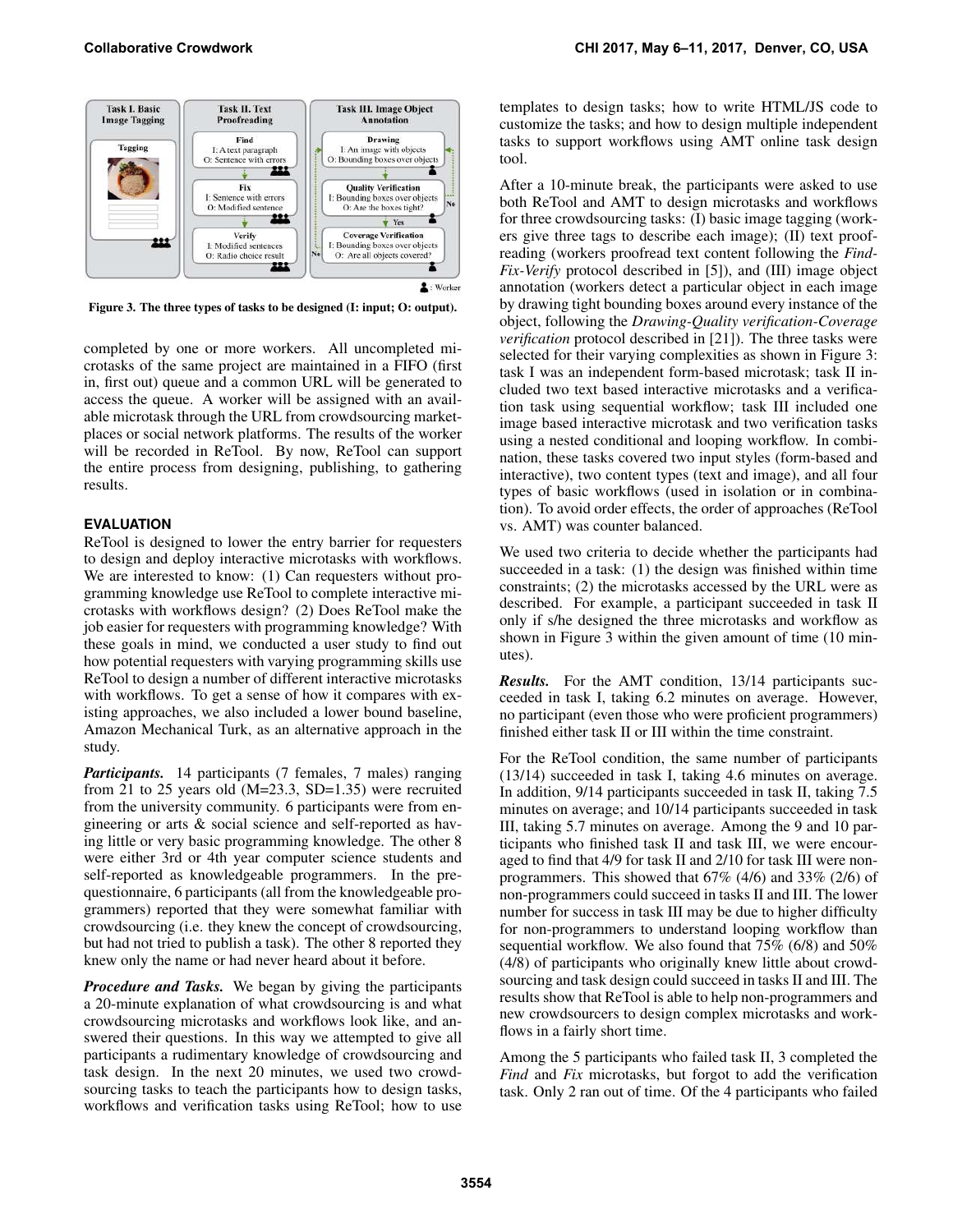task III, all 4 completed the task within the time constraint, but 2 forgot to add the third verification task, and the other 2 erroneously selected the ancestral microtask to be reperformed in the third yes/no verification task.

At the end of the experiment, the participants completed a post-questionnaire adapted from the Computer System Usability Questionnaire [\[18\]](#page-5-13), with 12 closed-ended questions using a 7-level Likert scale (1=strongly disagree, 7=strongly agree). The scores for ReTool ranged from 4.2 to 5.8  $(M=5.14)$ , which is significantly higher ( $p<.05$ ) than scores for AMT, from 1.9 to 3.1 (M=2.34). Participants reported for ReTool that "*it is easy to design verification tasks*" (5.8), "*it is easy to split tasks*" (5.64) and "*it is easy to use*" (5.64). P5 wrote "*(ReTool is) very intuitive and easy to use, (it) gives users a smooth process of setting up a project*". However, as a proof of concept, ReTool certainly does not provide all the functionalities and can still be improved in its intuitiveness. This is reflected in the lower scores for questions regarding "*it does everything I expect it to do*" (4.43) and "*I can use it without written instructions*" (4.2). P1 mentioned that "*more interactions can be added*".

# **DISCUSSION AND CONCLUSION**

Combining the quantitative and qualitative results, we conclude that by leveraging PbD, ReTool can successfully lower the barriers for requesters to design interactive microtasks with workflows. Further, ReTool allows programmers to design interactive microtasks with workflows in a much shorter time than when using alternative systems, and ReTool enables non-programmers to design interactive microtasks with workflows that they would not be able to design otherwise due to lack of programming skills.

The PbD approach is well suited for designing tasks which require collecting information through interactions and manipulating content. However, the PbD approach would fail if a required interaction of the task is unsupported (e.g. take a photo using smartphone), or if involving computational tasks that are hard to interactively demonstrate. The latter is possible if a requester wants to design tasks that involve both human and machine intelligence, where the computational aspect of that task may not be designable through human demonstration.

As a proof-of-concept prototype, ReTool also has limitations and can be extended as future work. For example, (1) supporting interactive microtasks that involve video and audio content; (2) incorporating qualification tasks before accepting a worker; (3) interacting with multiple pieces of content in one microtask (e.g. when a microtask has multiple images, or mixed images and text); (4) supporting clustering interactions as in crowd synthesis [\[3\]](#page-4-2). Most of these features can be supported with additional engineering work.

In conclusion, ReTool has shown how "Programming by Demonstration" can be implemented and used to design interactive microtasks with workflows, and that it is possible to design relatively complex crowdsourcing tasks and workflows without programming skills. We hope the work can lead to more intuitive tools for task design so that more people can enjoy the power and convenience of crowdsourcing in the future.

# **ACKNOWLEDGEMENT**

NExT research is supported by the National Research Foundation, Prime Minister's Office, Singapore under its IRC@SG Funding Initiative.

# <span id="page-4-0"></span>**REFERENCES**

- 1. Amazon. 2016. Amazon Mechanical Turk Homepage. (2016). **<https://www.mturk.com>**.
- <span id="page-4-3"></span>2. Amazon. 2016. Developer Tools and Software Development Kits (SDKs) of Amazon Mechanical Turk. (2016).

**<https://requester.mturk.com/developer/tools>**.

- <span id="page-4-2"></span>3. Paul André, Aniket Kittur, and Steven P. Dow. 2014. Crowd synthesis: extracting categories and clusters from complex data. In *Proceedings of the 17th ACM conference on Computer supported cooperative work & social computing - CSCW '14*. ACM Press, New York, New York, USA, 989–998. DOI: **<http://dx.doi.org/10.1145/2531602.2531653>**
- <span id="page-4-7"></span>4. Michael S Bernstein, Joel Brandt, Robert C Miller, and David R Karger. 2011. Crowds in Two Seconds: Enabling Realtime Crowd-powered Interfaces. In *Proceedings of the 24th annual ACM symposium on User interface software and technology - UIST '11*. ACM Press, New York, New York, USA, 33. DOI: **<http://dx.doi.org/10.1145/2047196.2047201>**
- <span id="page-4-1"></span>5. M S Bernstein, G Little, R C Miller, Björn Hartmann, Mark S. Ackerman, David R. Karger, David Crowell, and Katrina Panovich. 2010. Soylent: a word processor with a crowd inside. In *Proceedings of the 23nd annual ACM symposium on User interface software and technology*. ACM, 313–322. DOI: **<http://dx.doi.org/10.1145/1866029.1866078>**
- <span id="page-4-4"></span>6. Jeffrey P Bigham, Samual Samuel White, Tom Yeh, Chandrika Jayant, Hanjie Ji, Greg Little, Andrew Miller, Robert C Robin Miller, Aubrey Tatarowicz, and Brandyn White. 2010. VizWiz: Nearly real-time answers to visual questions. In *Proceedings of the 23nd annual ACM symposium on User interface software and technology - UIST '10*. 333–342. DOI: **<http://dx.doi.org/10.1145/1866029.1866080>**
- <span id="page-4-6"></span>7. Steve Branson, Catherine Wah, Florian Schroff, Boris Babenko, Peter Welinder, Pietro Perona, and Serge Belongie. 2010. Visual recognition with humans in the loop. In *Proceedings of the 11th European conference on Computer vision: Part IV - ECCV '10*, Vol. 6314. Springer Berlin Heidelberg, Berlin, Heidelberg, 438–451. DOI:

**<http://dx.doi.org/10.1007/978-3-642-15561-1>**

<span id="page-4-5"></span>8. Lydia B. Chilton, Greg Little, Darren Edge, Daniel S. Weld, and James A. Landay. 2013. Cascade: Crowdsourcing taxonomy creation. In *Proceedings of the SIGCHI Conference on Human Factors in*